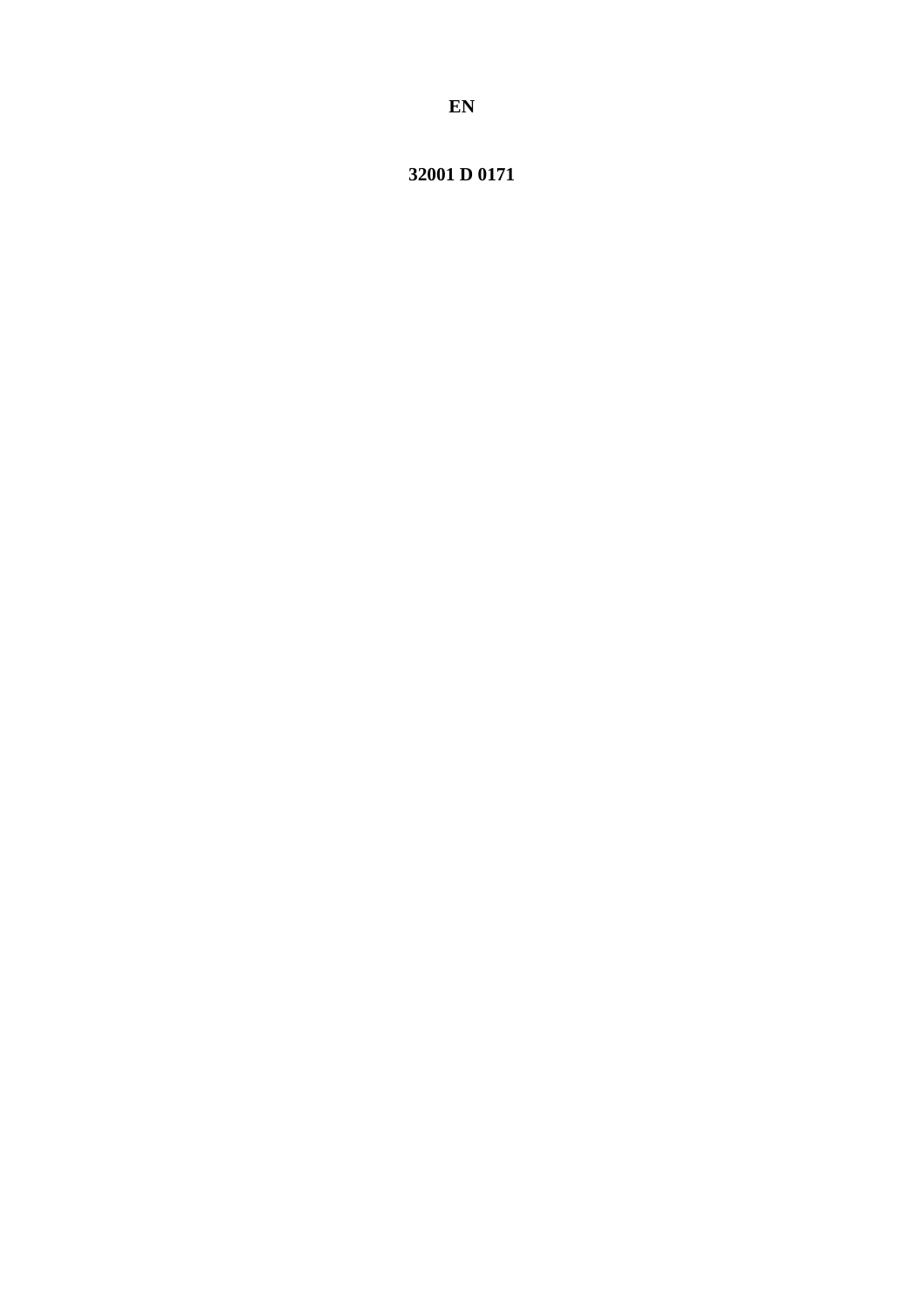# **DECISION OF THE EEA JOINT COMMITTEE No 113/2001**

### **of 28 September 2001**

# **amending Annex II (Technical regulations, standards, testing and certification) to the EEA Agreement**

### THE EEA JOINT COMMITTEE,

Having regard to the Agreement on the European Economic Area, as amended by the Protocol adjusting the Agreement on the European Economic Area, hereinafter referred to as 'the Agreement', and in particular Article 98 thereof,

#### Whereas:

- (1) Annex II to the Agreement was amended by Decision of the EEA Joint Committee No 9[1](#page-1-0)/2001 of 13 July 2001<sup>1</sup>.
- (2) Commission Decision 2001/171/EC of 19 February 2001 establishing the conditions for a derogation for glass packaging in relation to the heavy metal concentration levels established in Directive  $94/62/\text{EC}$  on packaging and packaging waste<sup>2</sup> is to be incorporated into the Agreement,

HAS DECIDED AS FOLLOWS:

### *Article 1*

The following point shall be inserted after point 7c (Commission Decision 1999/177/EC) in Chapter XVII of Annex II to the Agreement:

'7d. **32001 D 0171**: Commission Decision 2001/171/EC of 19 February 2001 establishing the conditions for a derogation for glass packaging in relation to the heavy metal concentration levels established in Directive 94/62/EC on packaging and packaging waste (OJ L 62, 2.3.2001, p. 20).'

 $1$  OJ L 251, 20.9.2001, p 17.

<span id="page-1-0"></span> $^{2}$  OJ L 62, 2.3.2001, p. 20.